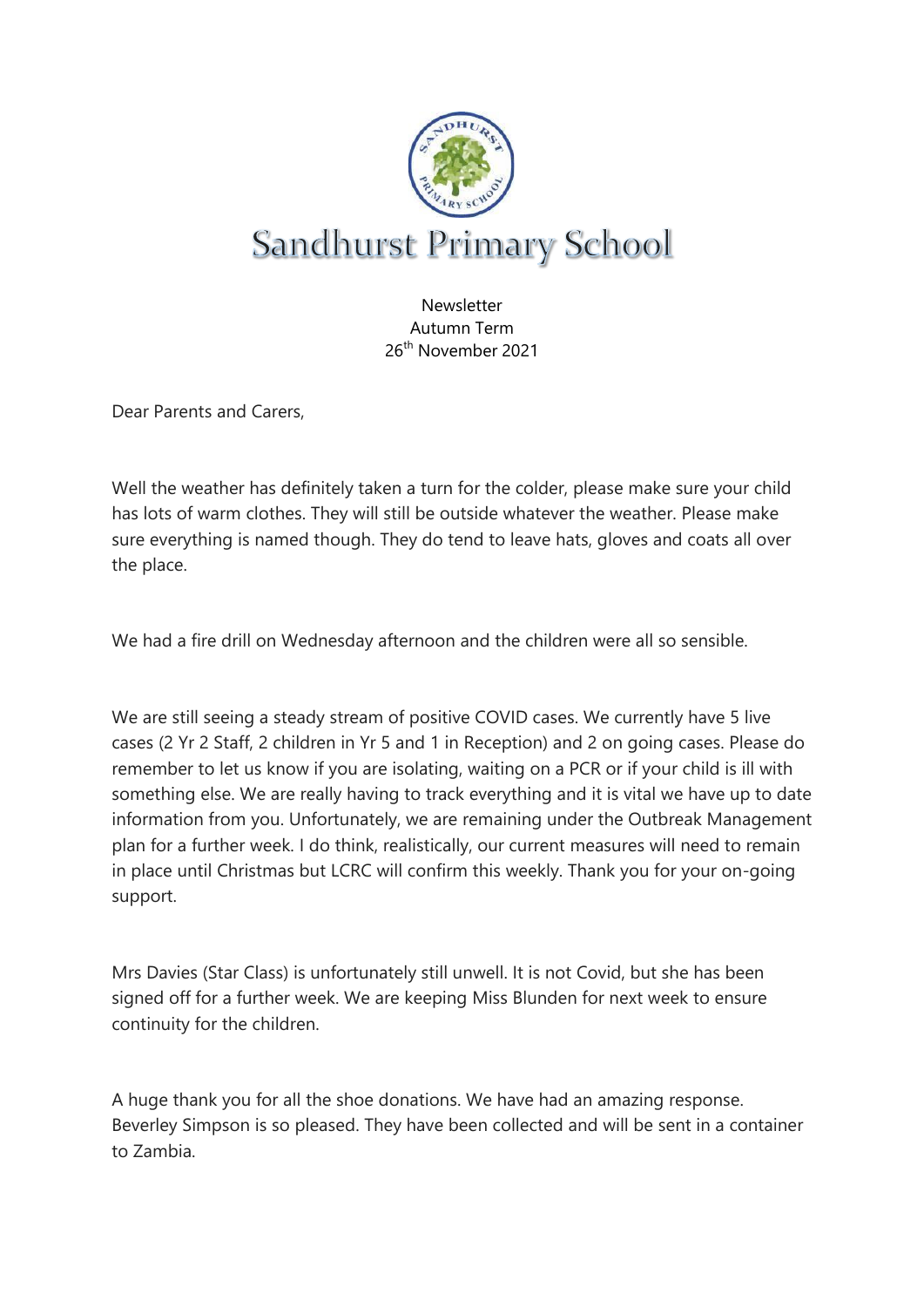## **Another Favour Please!**

The lunchtime volunteers have been amazing and a real help. Please could we continue this for the next two weeks. If you are able to help please email the office. Thank you so much.

# **Learning This Week**

In Nursery they have continued their topic by reading "Full, Full, Full of Love" by Trish Cooke and making their family trees. They have also been sharing their "All About Me" bags with their friends, talking about all of their special things. Maths this week has been all about the number 4, and has included counting the number of skittles knocked over in 4-pin bowling and joining 4 sticks together to make squares.

In Reception this week, the children were super scientists as they explored their environment with their senses. On our science day, they were touching gloopy slime, mixing colours and testing their taste buds! In maths, the children have been working on solving involving one less/more.

Year 1 have been reading the story "How to Catch a Star" by Oliver Jeffers. They thought about all the different ways they could catch a star. In maths they have been learning how to use the greater than, less than and equals symbols. They have also been learning about Hanukkah and how people celebrate.

This week Year 2 have been working hard on their creative writing. They have written stories about a precious item they would bury inspired by Samuel Pepys burying cheese! In maths, they have been learning about money and how different coins and notes can be used to make the same amount. In art, the children have enjoyed colour mixing to create a fiery background for their London silhouette.

Year 3 have had another fantastic week. In maths, they have been exploring the relationship between the 2, 4 and 8 times tables. In English, they have been working hard on our Iron Age fact files sharing all of the amazing history knowledge they have learned. To support our work around the Zones of Regulation they have been reviewing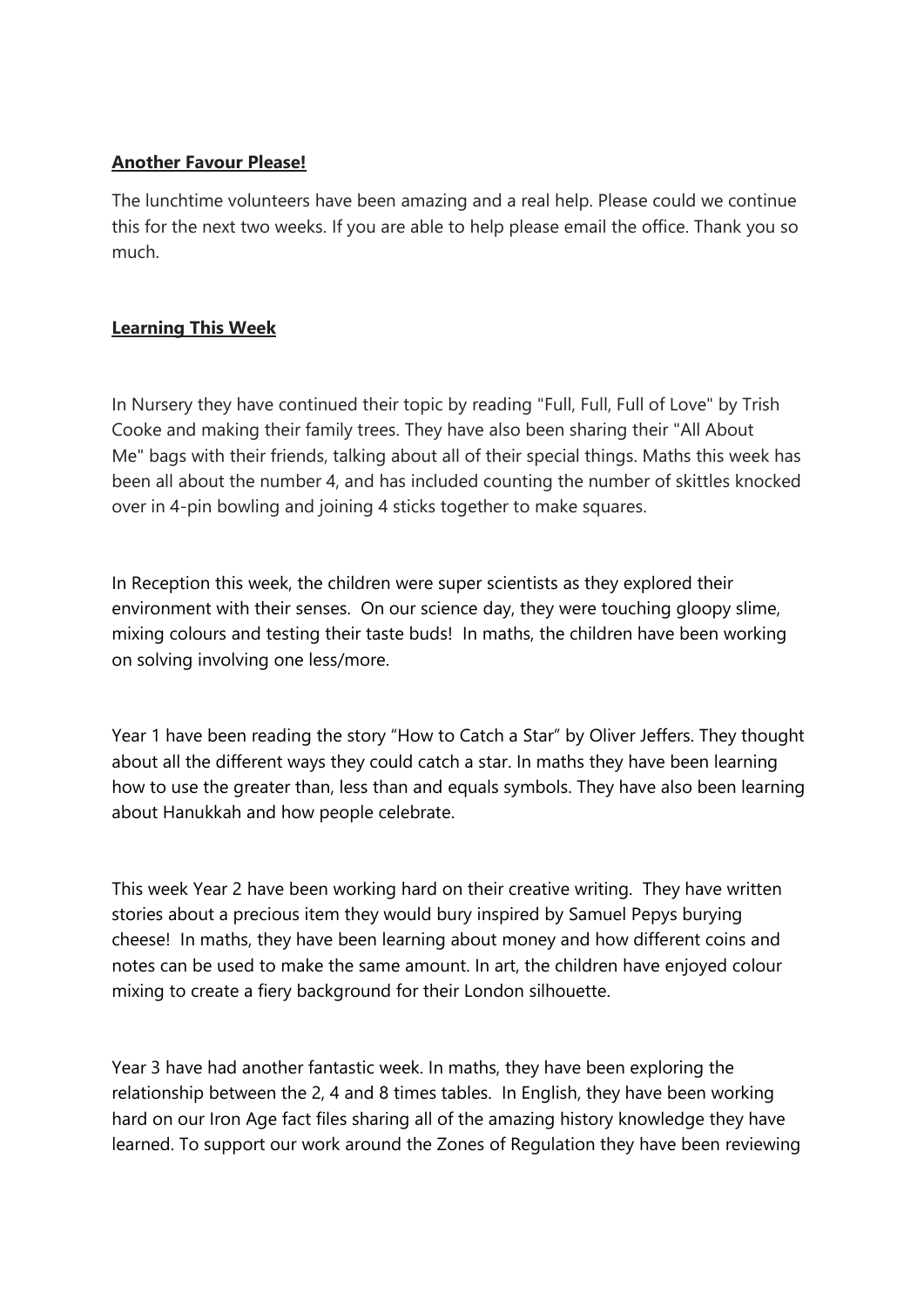different sensory tools that may support them feeling calmer or more alert. In science they have been making shadow puppets and looking at how light travels in straight lines.

This week in maths year 4 have been practising their 3 and 6 times tables, multiplying and dividing by 10 and 100 and discussing place value. They have explored which direction digits move and how many place value columns they move. In English they have been reading and learning about Flanimals, creating their own verbs and adverbs and naming and designing their own Flanimals. In science they have continued investigating circuits and which materials make good conductors and which materials would make good insulators and why we need insulators.

Year 5 have written a diary extract as Howard Carter. They described how Howard Carter felt after seeing Tutankhamun's treasure for the first time. In Maths, Year 5 have used a blank number line and the bus stop method to solve division problems. In ICT, the children imported an image onto a mummy case using ActivInspire.

Year 6 have been learning more about Ancient Greece, creating their own heroes, heroines and monsters for their Greek inspired myth. They have also learning more about Greek life, making historical deductions from Greek pottery and architecture. In Science, the children have been having fun separating mixtures using filtering, sieving, evaporation and decanting.

# **Change of Pick Up Arrangements**

Request from the School Office:-

If you have a change of pick-up for your child, please notify the school office before 2.30 pm so that the message can reach your child's class teacher in good time. Please call or email. Thank you!

# **Christmas Food Parcels**

We will be running a repeat of our Christmas food packages this year, to support families at the school over the Christmas holidays. These will help families out with some basics, plus provide a few treats for all the family to enjoy.

There will be more detailed information coming out in an email next week, including details on how to request a package. We will be asking those who are able to either sign up to provide a full food package (we will provide details about what goes into each pack which you can see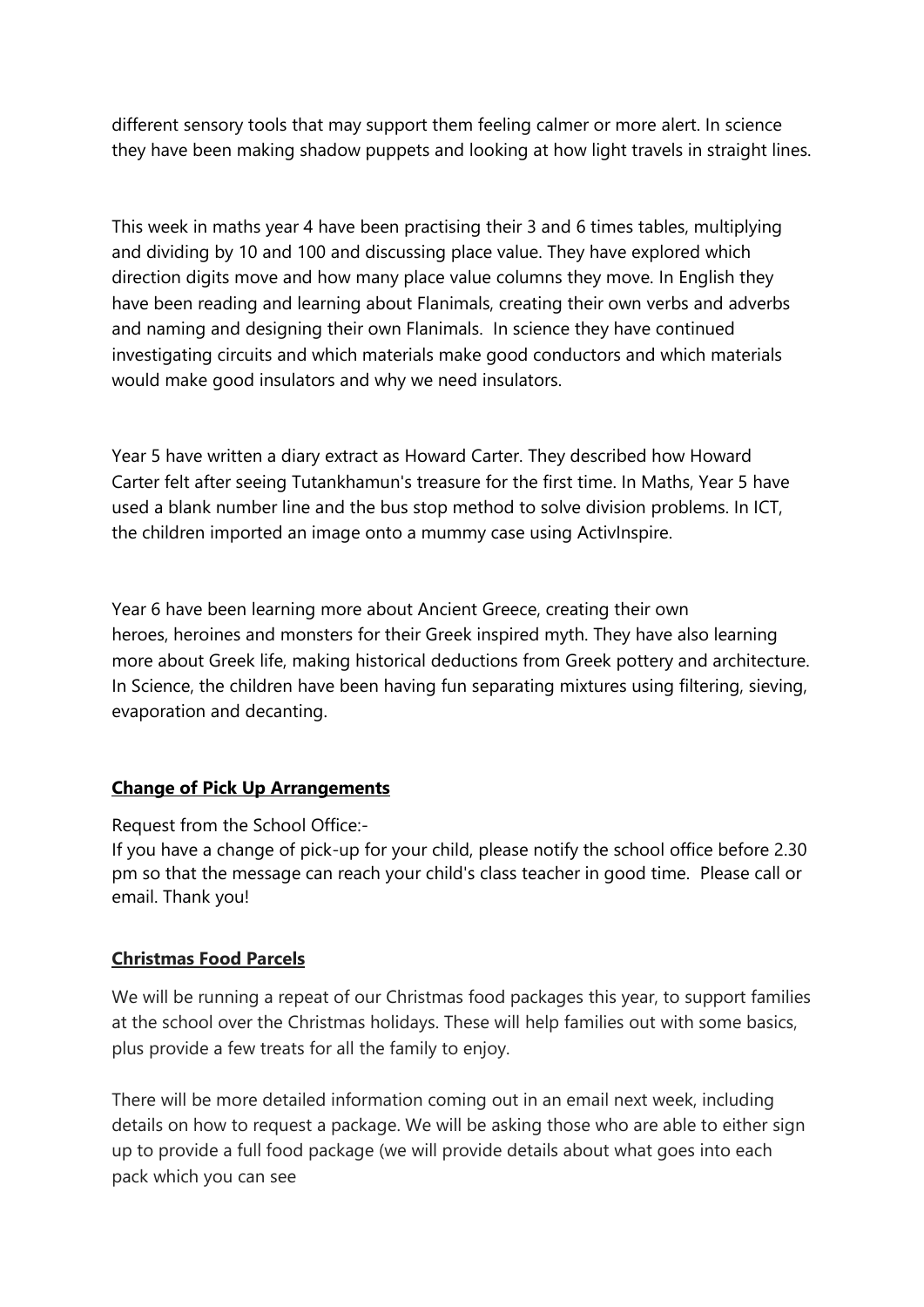before signing up), or to donate specific items. As with last year, we will be asking each year group to donate specific items, so we end up with the right volume of items to fill our packages.

Our food bank volunteers will be sorting, packing, and delivering the packages in the week before Christmas. We will be asking for donations to be brought into school from Monday 6 December.

Please look out for further communication on this next week!

# **Christmas Activities**

Due to the high case numbers both in school and in the wider community we have come up with a plan for some outdoor festivities. We are going to have our Christmas trees outside this year. One by the KS2 stage and one by the KS1 stage, as we can't all gather in the inside halls anyway. Each year group will perform a short outside concert for the parents and carers in that year group. They will sing some songs, recite some poems and generally entertain you for about 20 minutes to half an hour. A local drumming group, that some of our pupils attend, will join a couple of the year groups too.

So please make a note of the date and time:

Nursery Thursday 16<sup>th</sup> December 9:15am

Reception Tuesday 7<sup>th</sup> December 2:30pm

Yr 1 Monday 13th December 2:30pm

Yr 2 Friday 10<sup>th</sup> December 2:30pm

Yr 3 Monday 6<sup>th</sup> December 2:30pm

Yr 4 Thursday 9th December 2:30pm

Yr 5 Wednesday 15th December 2:30pm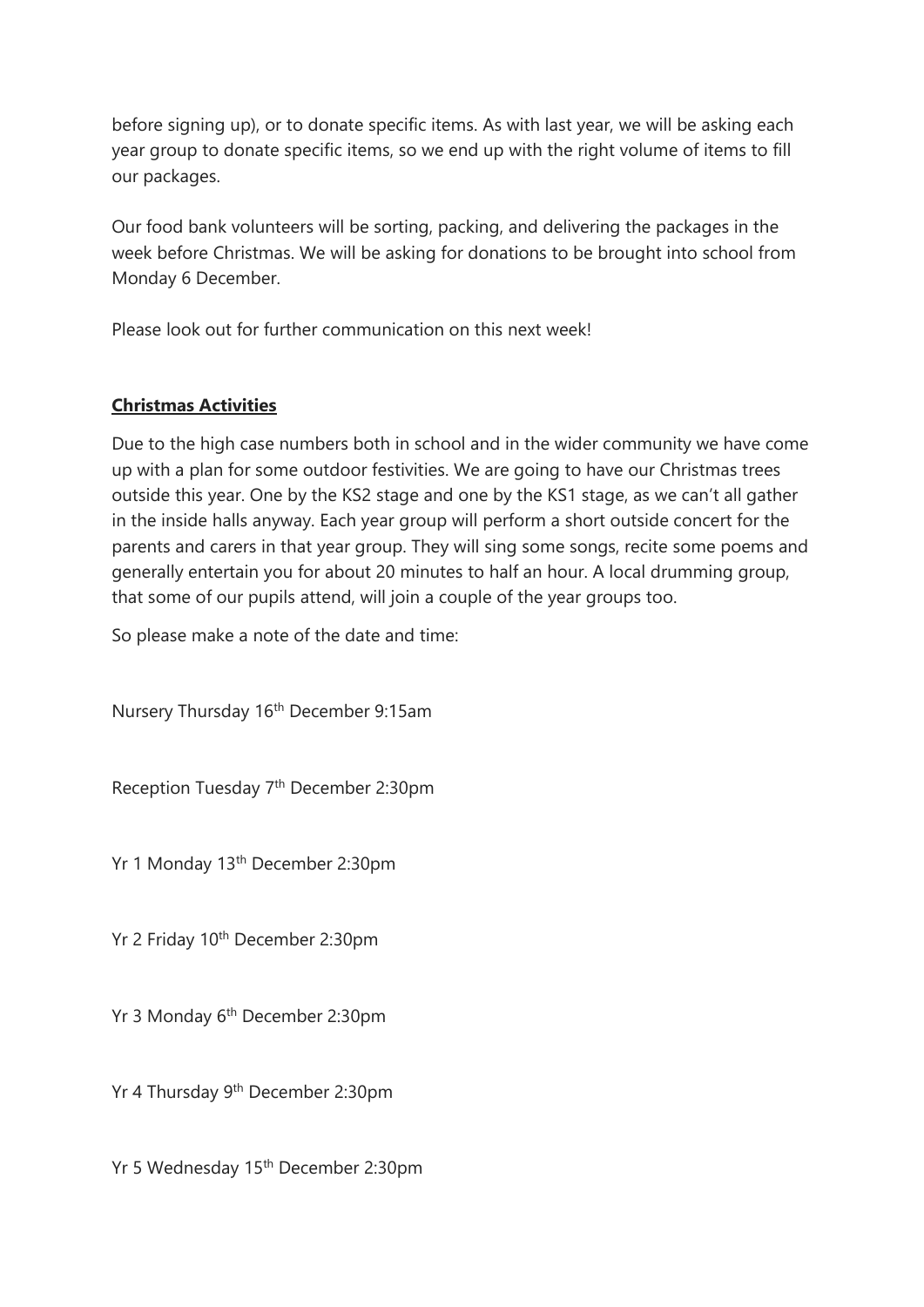Yr 6 Tuesday 14th December 2:20pm

Christmas dinner and Christmas Jumper Day (Save the Children) will be on Wednesday 15<sup>th</sup> December. All children will have a Christmas party on Thursday 16<sup>th</sup> December. We will be asking for small contributions of sealed multi packs, i.e. crisps, individually wrapped biscuits, cheeses or other snacks. Thank you.

We are then hoping to go to the church, in two groups, on the last day of term, Friday  $17<sup>th</sup>$  December. But we will review that nearer the time depending on how we are doing with COVID cases.

Please note there will not be any After School Sandtastics Club on Friday 17<sup>th</sup> December. All children will finish at 3:15pm. Thank you.

## **SandTots**

As you may be aware Sandhurst has a toddler group for the younger siblings of Sandhurst pupils. Pre-Covid we met in the dining hall on Thursday mornings. As this is not possible at the moment, we have been braving the elements and holding SandTots in the field at Abbotshall. Unless the weather is terrible, you'll likely find us there, so if you are free on a Thursday morning please pop along!

We are having a Christmas party on Thursday 16th December 09:30-12:00 and have rented the hall. Please see attached poster for more information!

#### **Lewisham Music**

Lewisham music are holding a Big give Christmas challenge. If you are interested in supporting, please see the attached flyer.

### **Kooth and Quell**

Kooth and Quell are an NHS-funded service which provides free online mental health and wellbeing support. Kooth is our support service available to all young people aged 10-25 in South East London, and Qwell is our support service available to all adults aged 26+ in South East Kooth and Quell are also delivering two Kooth and Qwell webinars aimed at parents/carers. These will be held on: